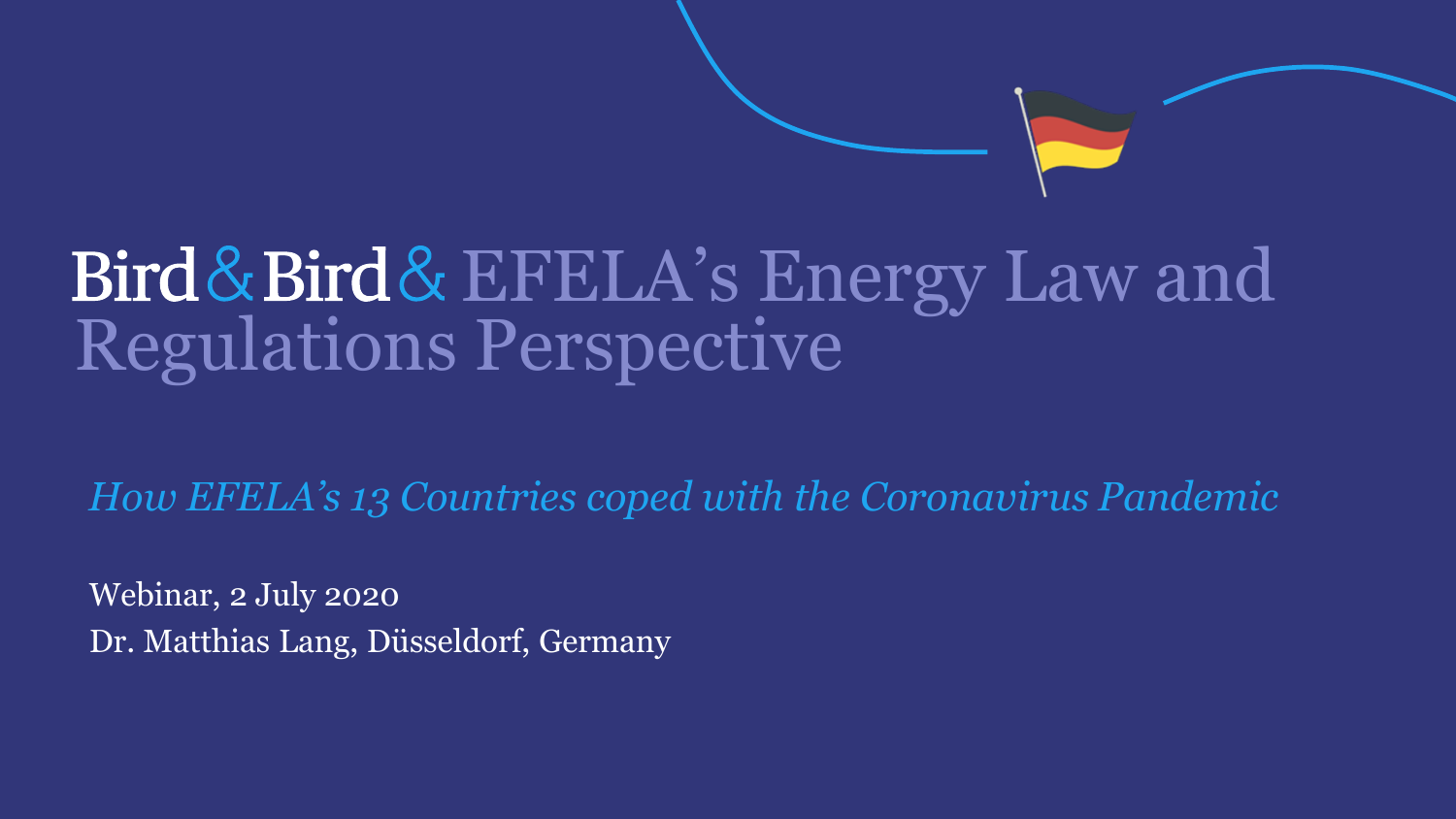

- 1. Public Participation & Corona Challenges
- 2. Energy Transition & Corona Costs



© Bird & Bird LLP 2020 **Slide 2**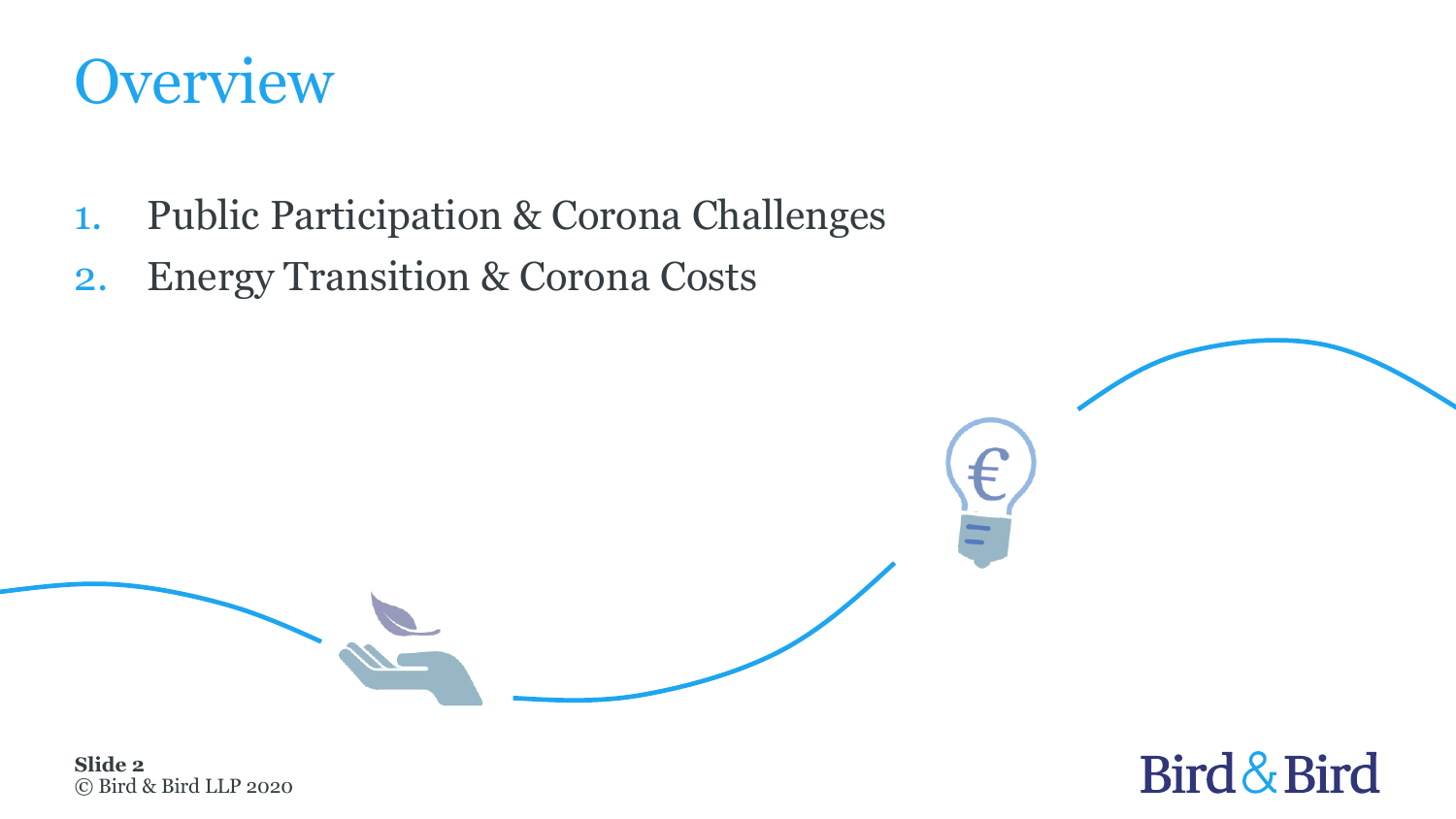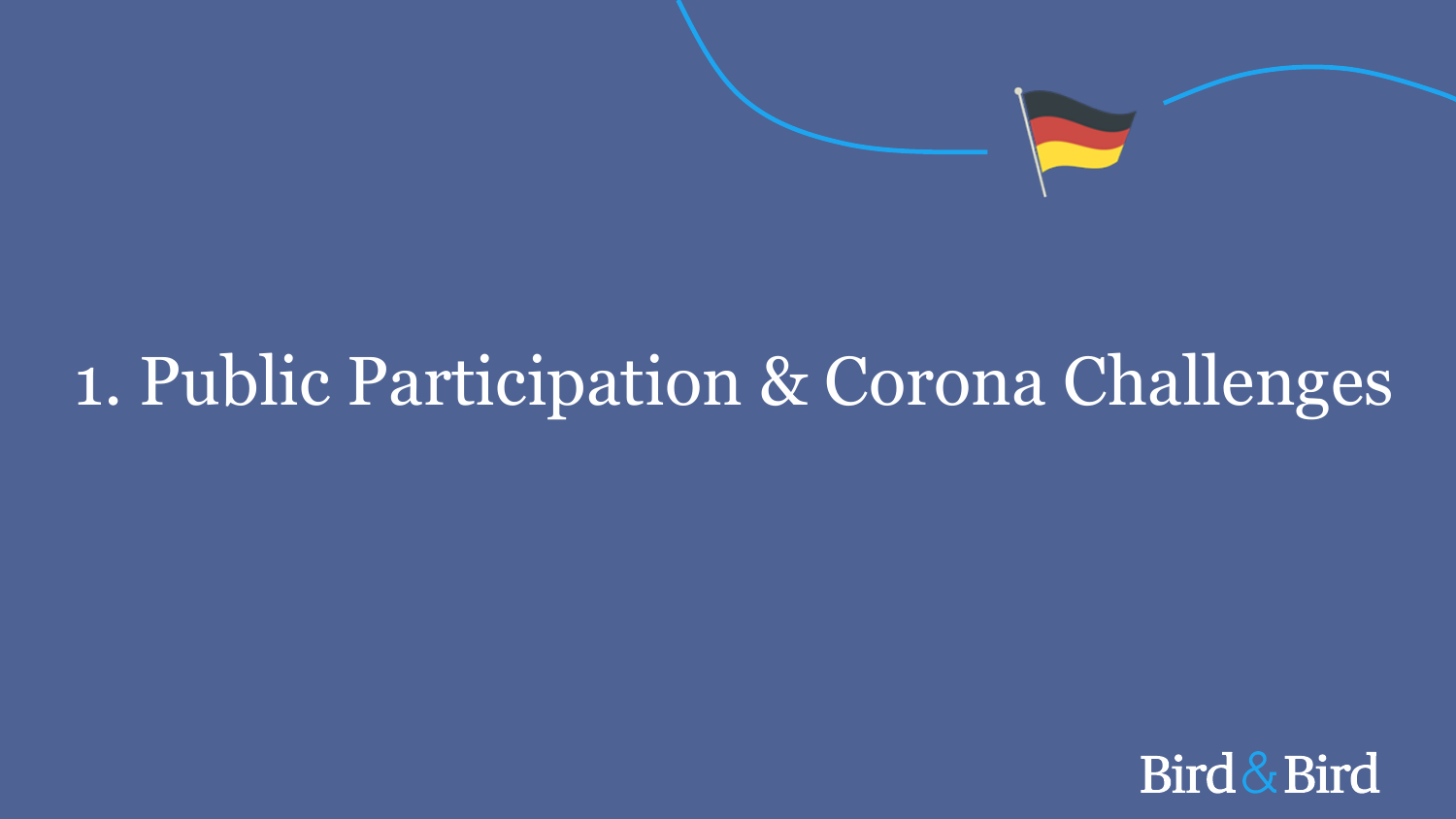#### 1. Public Participation & Corona Challenges *The Coronvirus Public Participation Challenge (1)*

- Energy installation planning and permitting requires participation of the affected public, e.g.
	- Aarhus Convention (Council Decision 2005/370/EC)
	- Industrial Emissions Directive (Directive 2010/75/EU)
	- Environmental Impact Assessment Directive (Directive 2011/92/EU)
- Depending on participation method, coronavirus related restrictions make public participation difficult or even impossible
- Under European (and German) law effective public participation in administrative procedures is necessary to enable the public to express, and the decision-maker to take account of, opinions and concerns which may be relevant to those decisions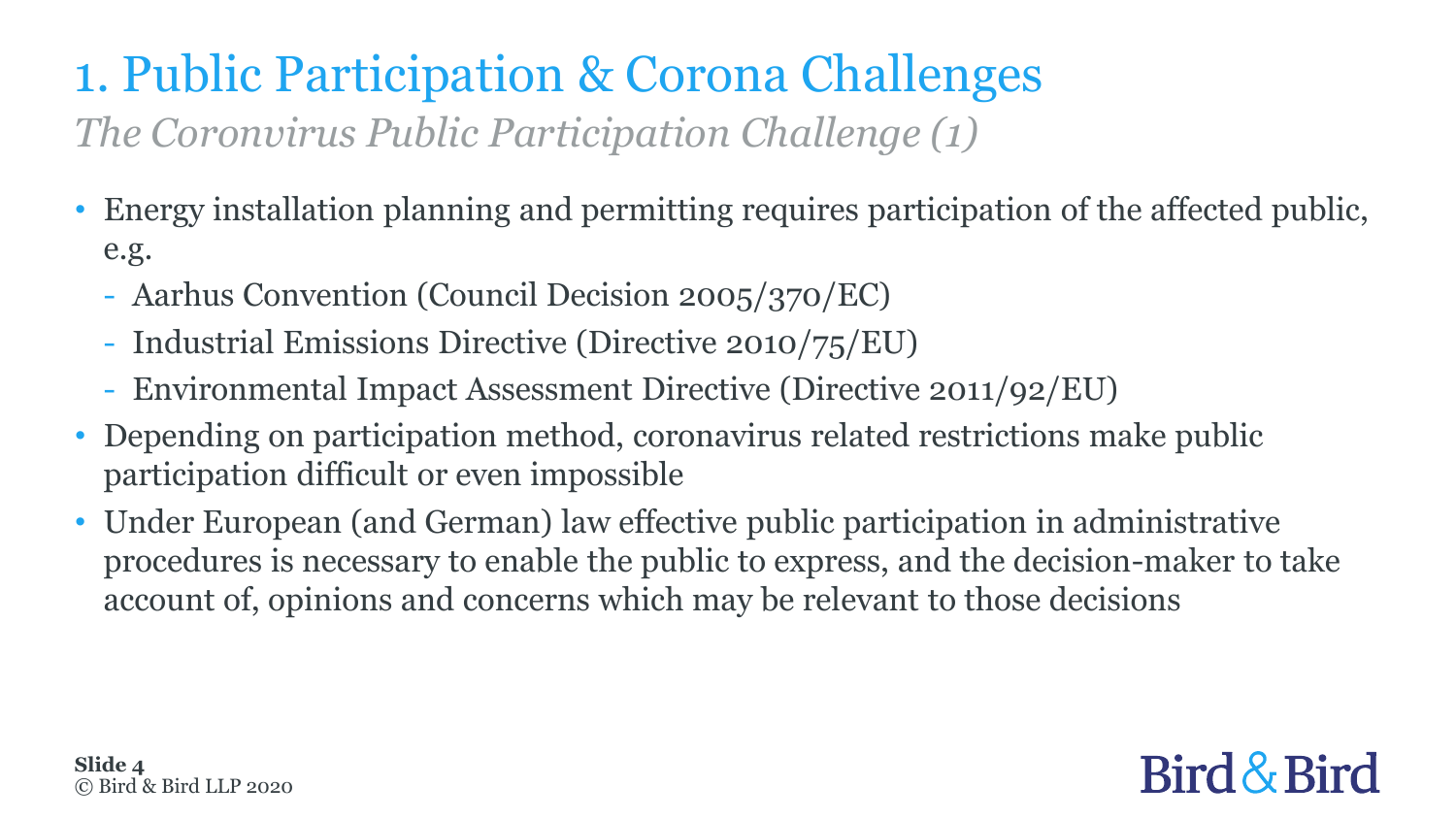#### 1. Public Participation & Corona Challenges *The Coronvirus Public Participation Challenge (2)*

- Coronavirus restrictions
	- Restricted access to places where files could previously be inspected, if offices open at all (file inspection)
	- Restricted maximum number of people at events (public hearing)
	- Minimum distance requirements (venue size)
	- Hygiene requirements (microphones, tables, food, etc.)

© Bird & Bird LLP 2020 **Slide 5**

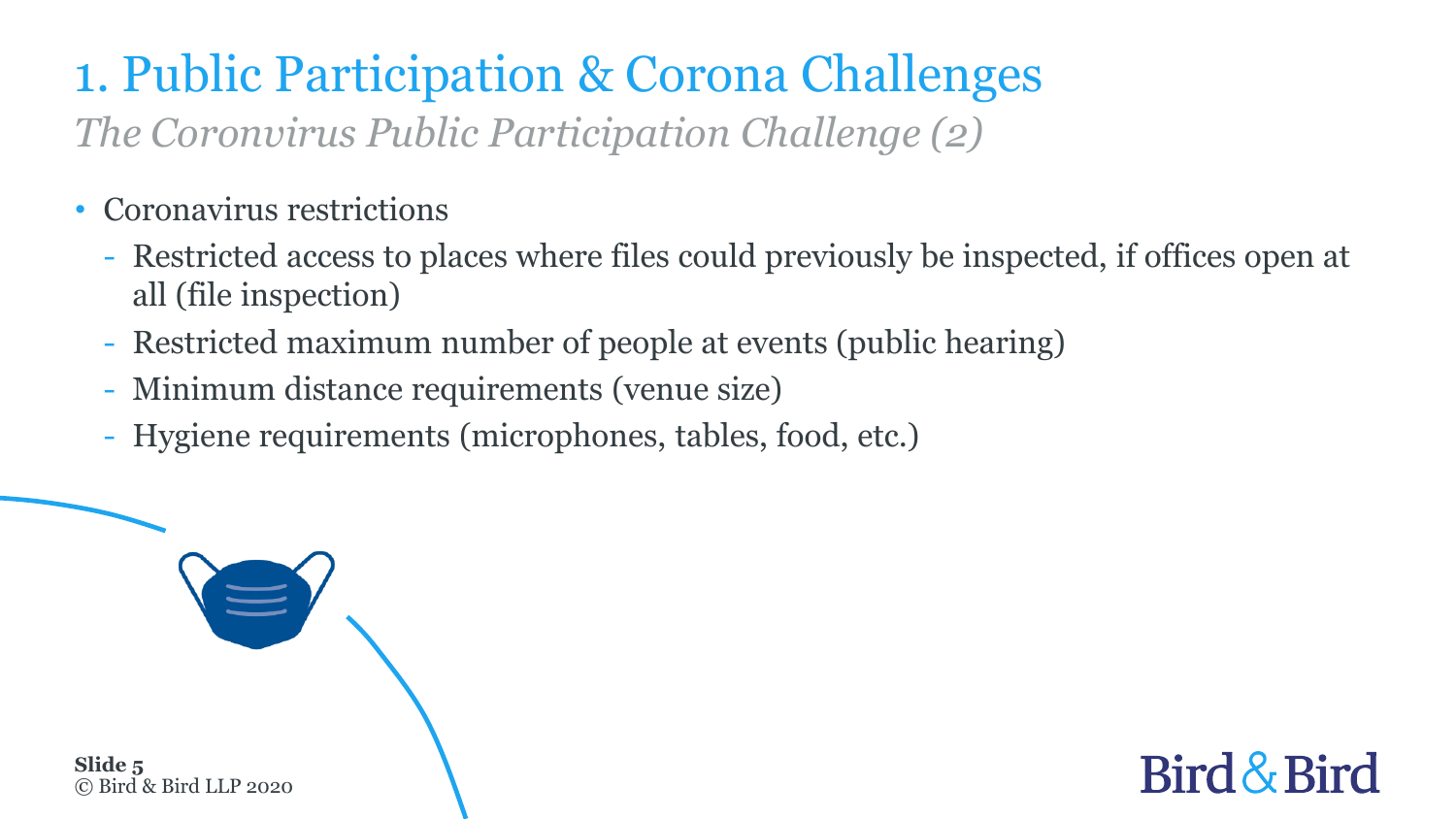*How to ensure participation in times of Corona-virus? (1)*

#### Two-pronged standard public participation procedure in Germany

- Relevant documents have to be made available in paper form to the public, for inspection ("Auslegung") for comment
	- Internet availability as add-on
- Comments discussed in separate public hearing, with physical presence of applicant, authority officials, people who have commented, and other affected parties ("Erörterungstermin")
	- Internet not excluded by law, but not used in practice
- Both involved personal, physical contact and therefore were at least difficult, if possible at all, and not desirable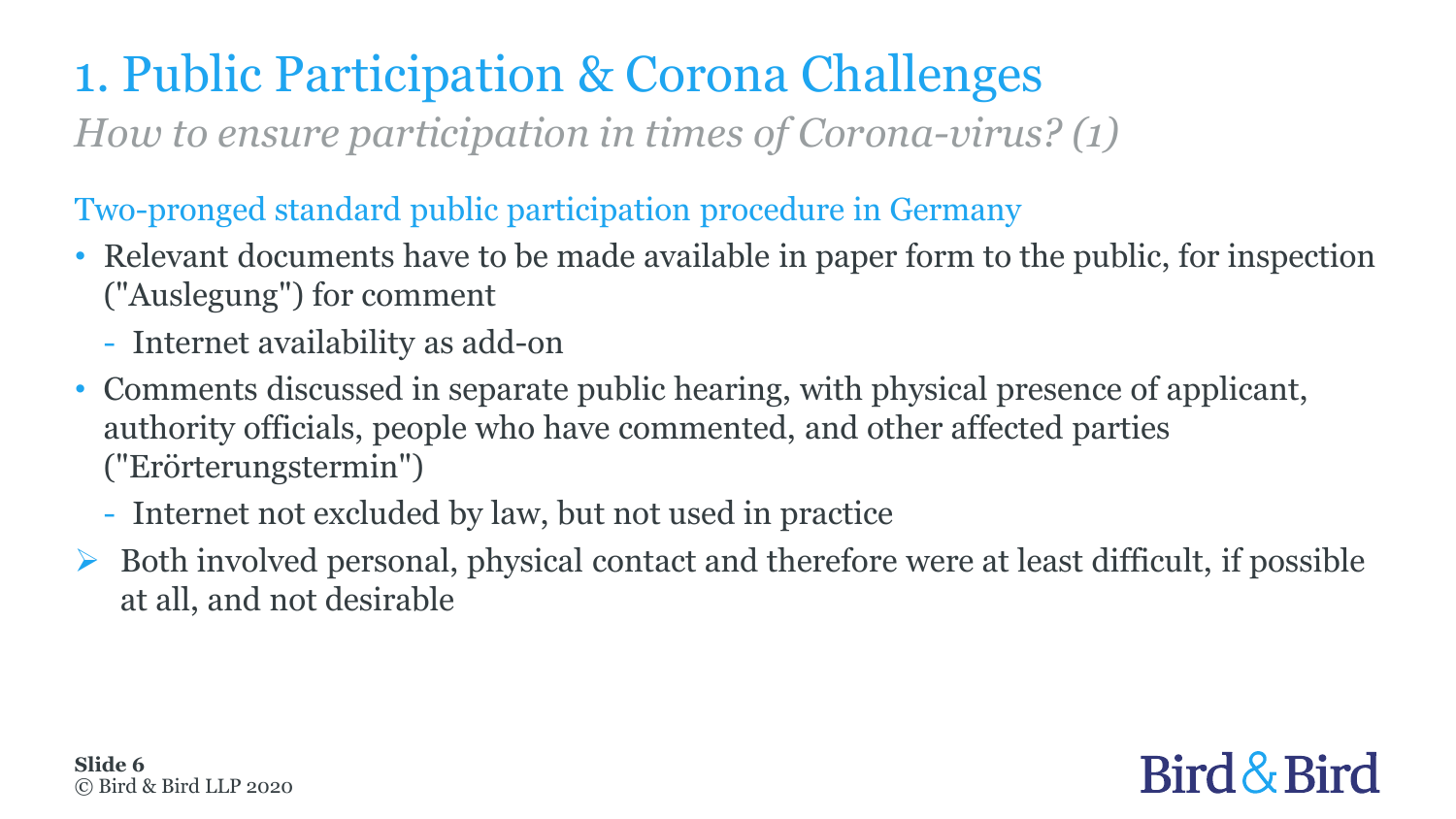*How to ensure participation in times of Corona-virus? (2)*

- Solution: Digitalisation of public participation
- New Planning Assurance Act (Planungssicherstellungsgesetz) inverts physical/internet regime
	- introduces digital participation opportunities for all environmental and infrastructure licensing procedures
	- Paper/physical as add-on
- Test balloon: New rules shall apply for a limited period until 31.03.2021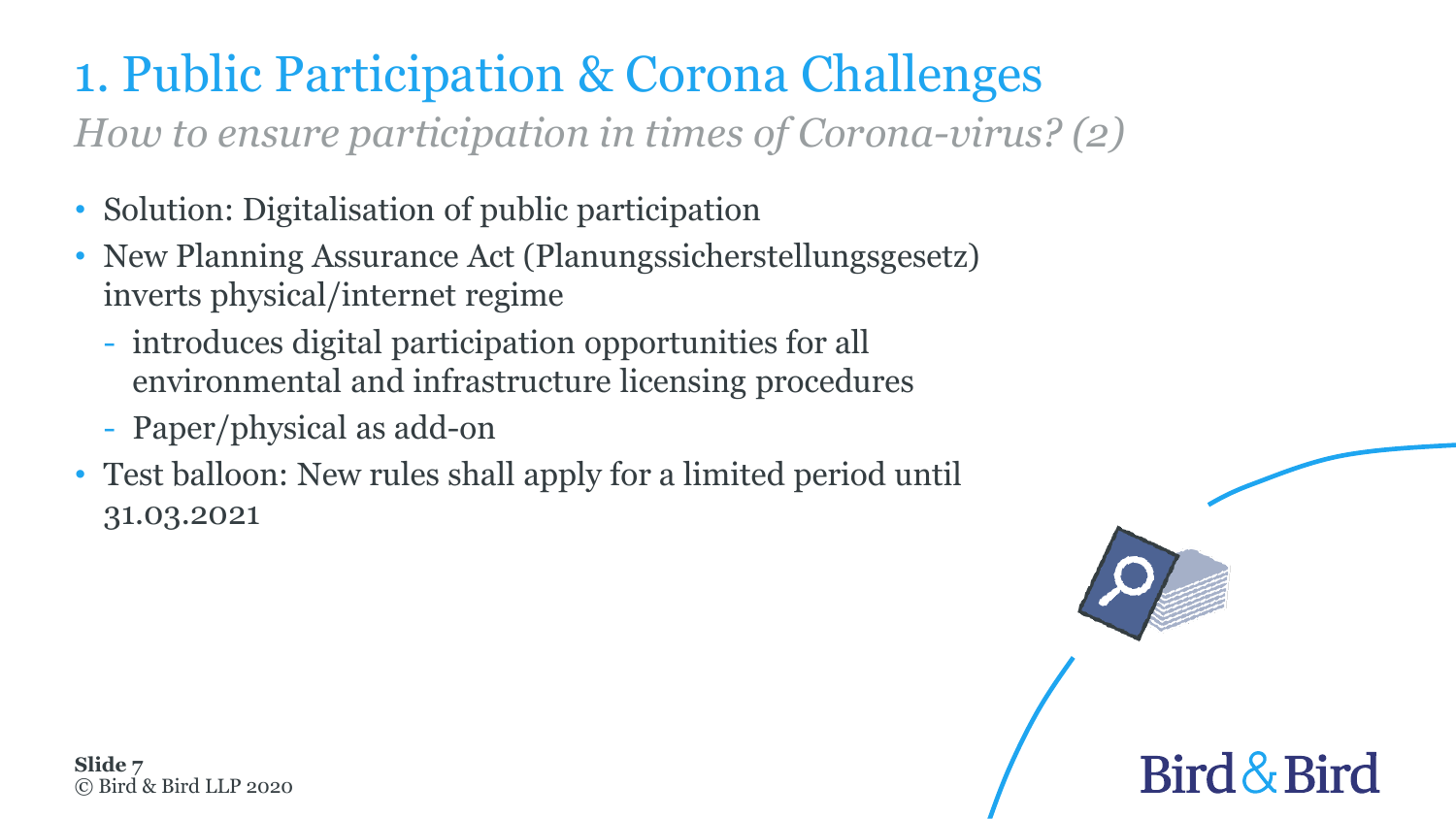*How to ensure participation in times of Corona-virus? (3)*

- The new rules provide opportunity to carry out procedures effectively without pandemicrelated restrictions or delays
	- Documents can be made available on the internet
	- Hearings may be waived or replaced by online consultations
- "Online consultation" new instrument in German administrative law
	- Procedural details still unclear
	- With the consent of affected parties, the online consultation can be replaced by a telephone or video conference
		- $\triangleright$  How do get the consent of all "affected parties" in contested energy planning or permitting procedures?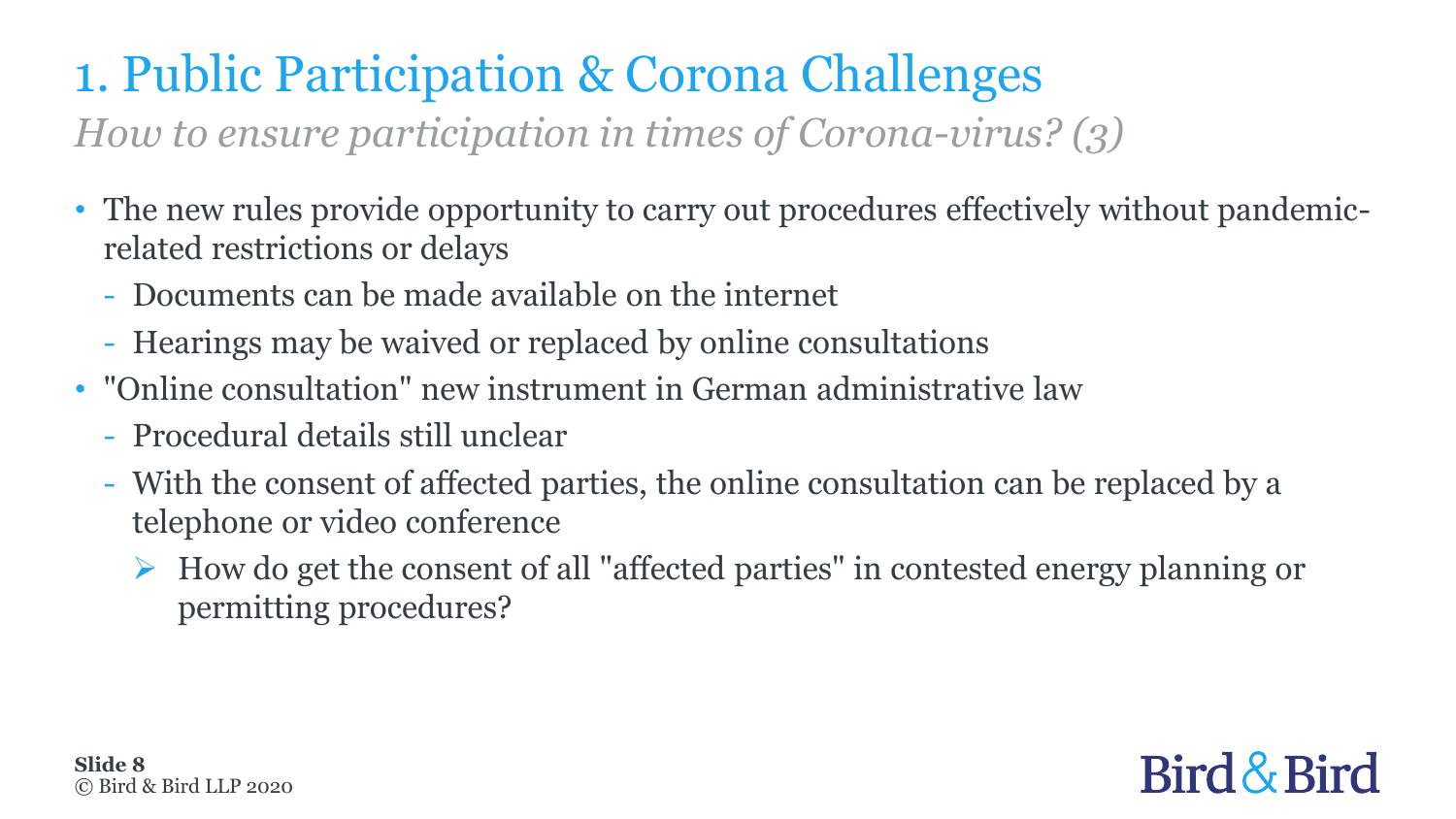

## 2. Energy Transition & Corona Costs

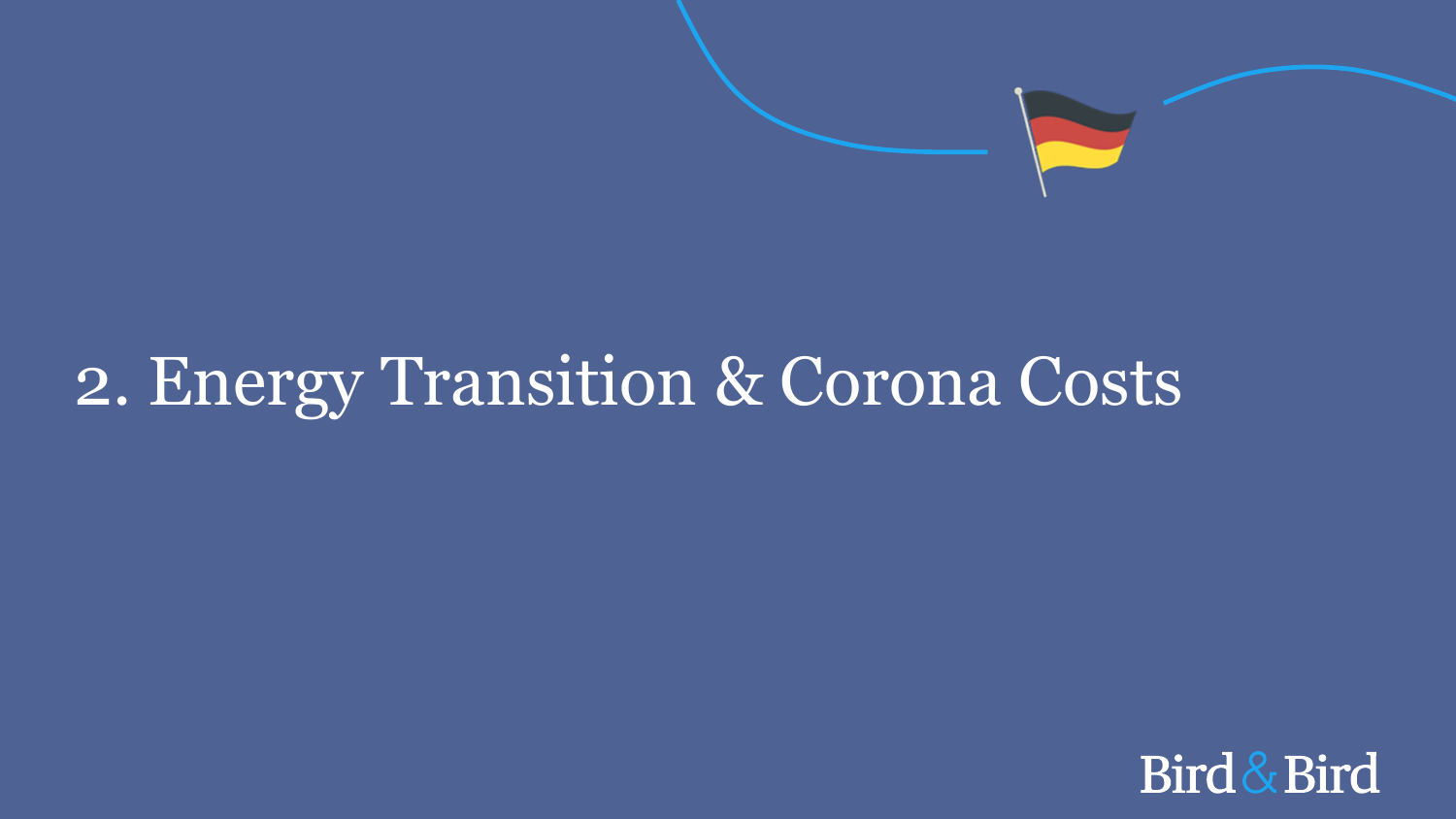#### 2. Energy Transition & Corona Costs

*Development of renewables-based electricity generation in Germany* 



© Bird & Bird LLP 2020 **Slide 10** Source: [Fraunhofer ISE](https://www.ise.fraunhofer.de/content/dam/ise/en/images/News/net_electricity_generation2002_2019.png) (last visit on 04.06.2020)

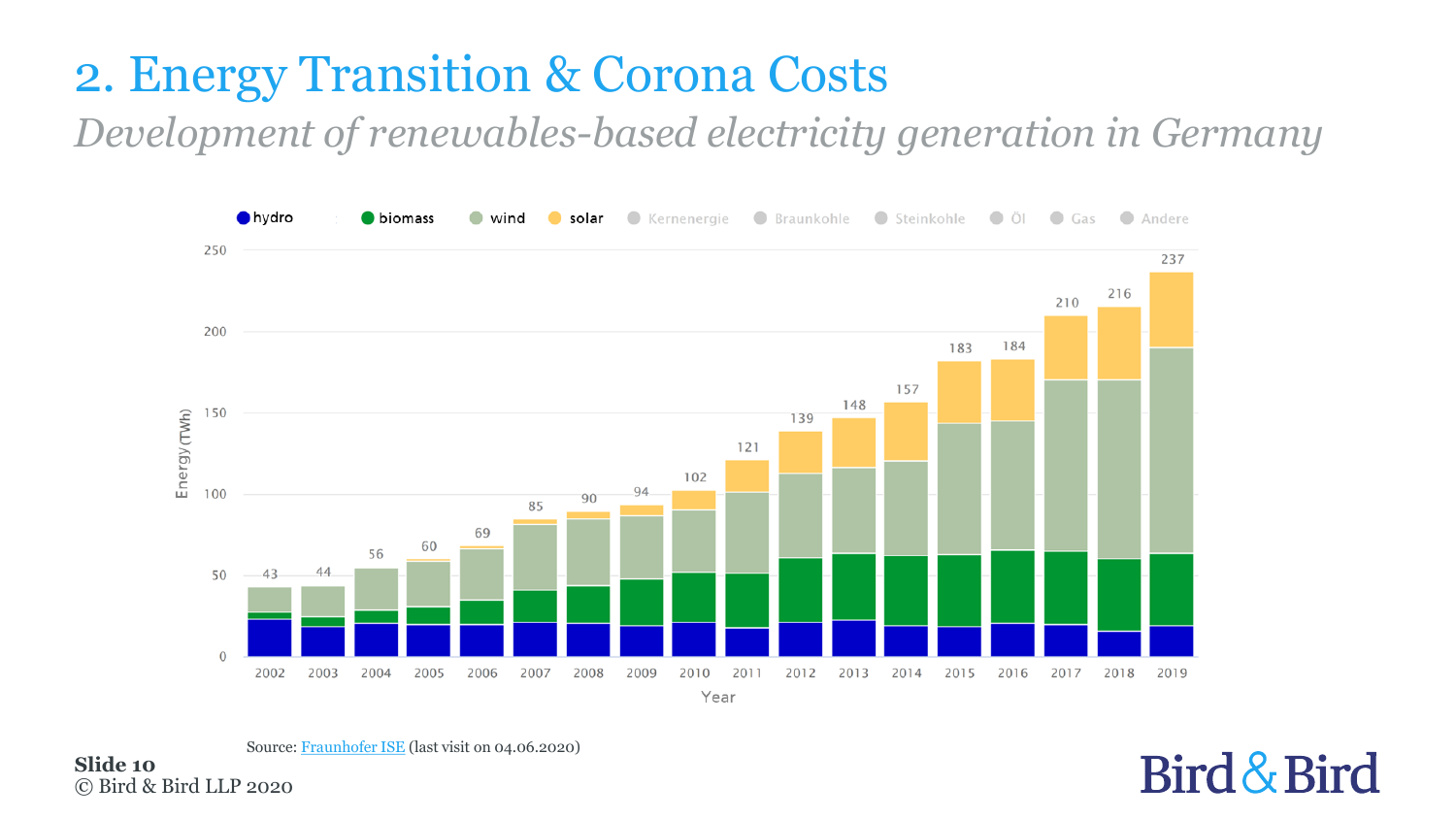#### 2. Energy Transition & Corona Costs *German Electricity Mix as of 18 June 2020*



Net generation of power plants for public power supply. Datasource: 50 Hertz, Amprion, Tennet, TransnetBW, Destatis, EEX Last update: 18 Jun 2020 13:21 Bird & Bird

**Slide 11** Source: [Fraunhofer ISE](https://www.energy-charts.de/energy_pie.htm) (last visit on 18.06.2020)

© Bird & Bird LLP 2020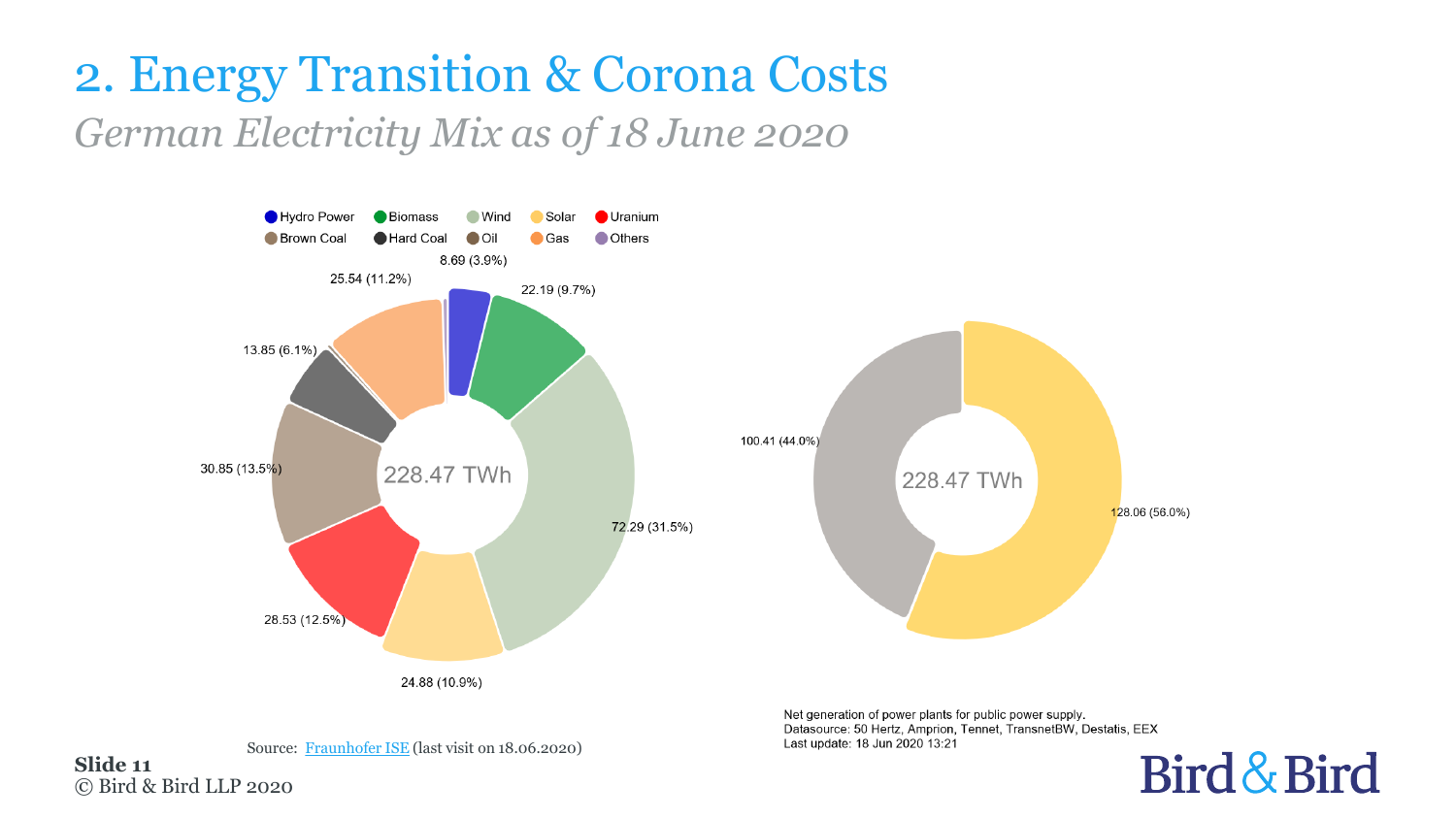#### 2. Energy Transition & Corona Costs - EEG Payments *Development of EEG Surcharge and Spot Electricity Price*



Source: [Netztransparenz, EEG Surcharge vs. spot electricity price](https://www.netztransparenz.de/portals/1/2019-10-15 Veröffentlichung EEG-Umlage 2020.pdf) (last visit on 04.06.2020)

© Bird & Bird LLP 2020 **Slide 12**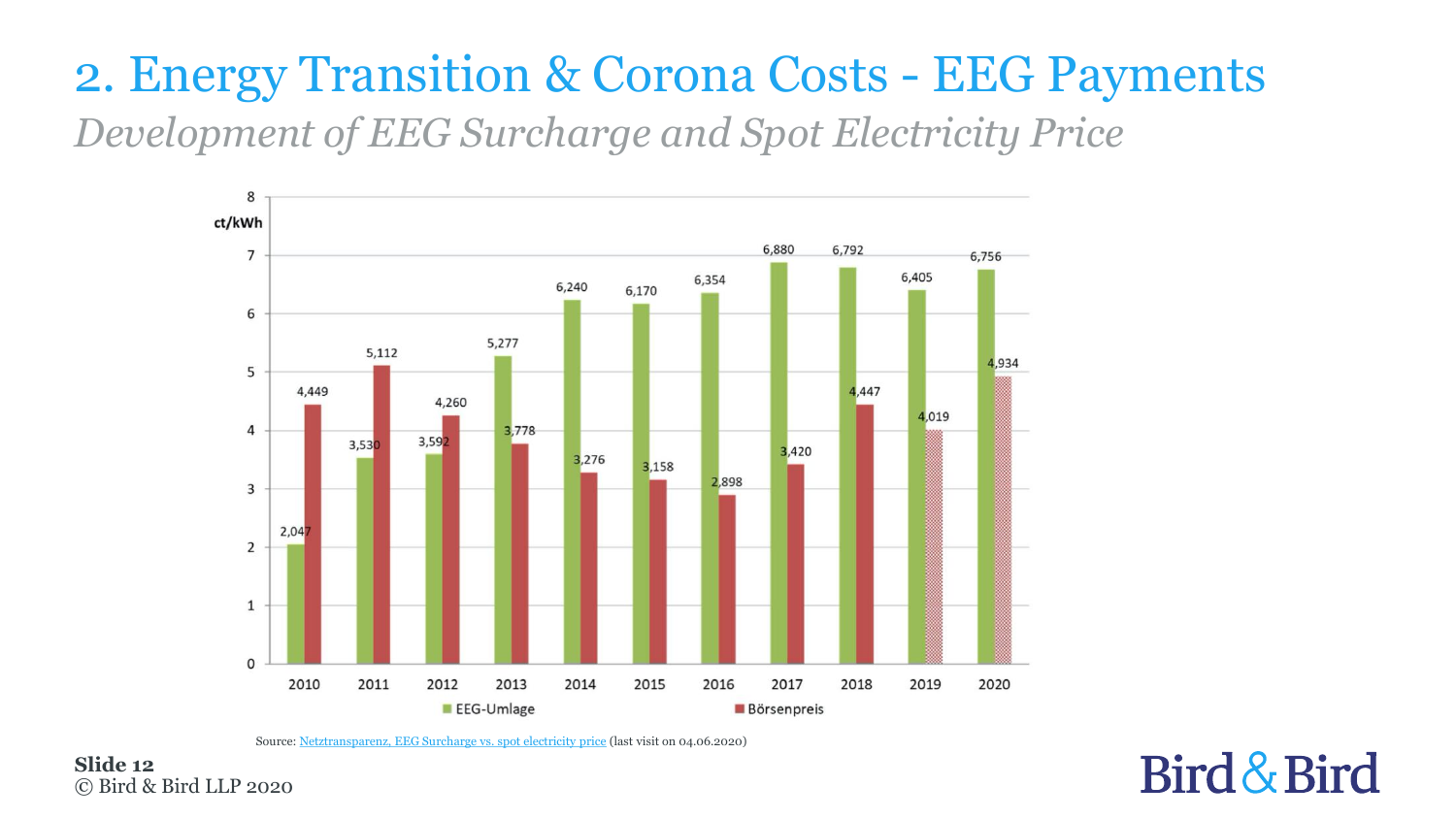#### 2. Energy Transition & Corona Costs - EEG Payments *Spot prices and volumes in Germany in 2020*



Source: [Fraunhofer ISE, Spot prices and volumes in Germany in 2020](https://www.energy-charts.de/price_volume.htm?source=dayahead&year=2020) (last visit on 18.06.2020)

Bird & Bird

© Bird & Bird LLP 2020 **Slide 13**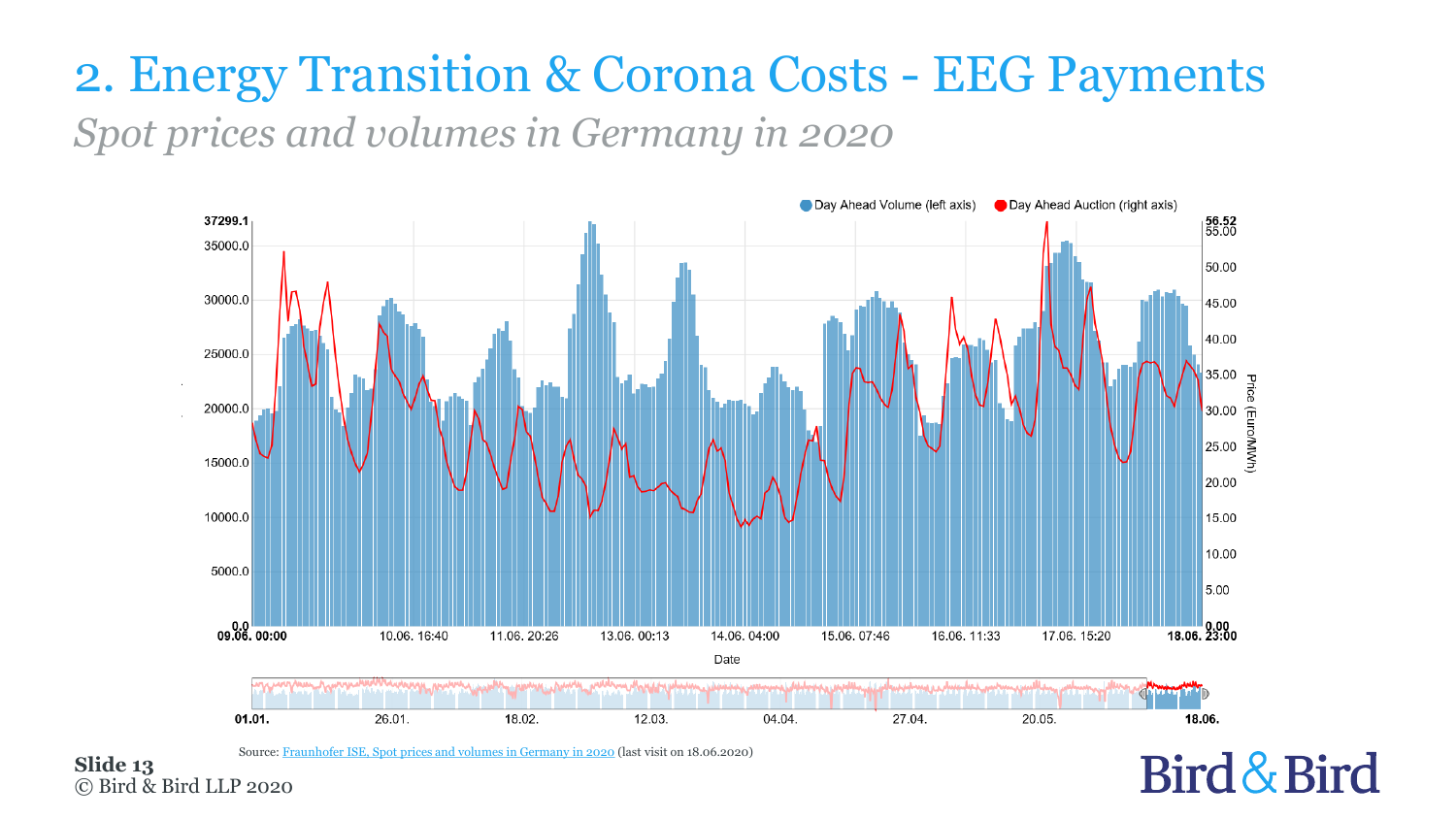#### 2. Energy Transition & Corona Costs - EEG Payments and Corona *The Corona Cost Challenge: Massive Increase in EEG Surcharge*

- Renewables policy & weather & Covid-19 add to costs of renewables
- Taken together the EEG surcharge may rise from 6.8 cents per kilowatt hour to a record high of 8.6 cents (or even higher) in 2021
	- EEG surcharge is used to reallocate above-marked renewable energy costs to consumers
	- Analysis green think tank Agora Energiewende
	- *[Kurzanalyse Energiewende Zwischen Rekordhoch und Abschaffung: Die EEG-](https://www.agora-energiewende.de/fileadmin2/Projekte/2020/2020-05_Doppelter-Booster/A-EW_181_Kurzanalyse_Corona_EEG_Umlage_WEB.pdf)[Umlage 2021 in Zeiten der Corona-Krise](https://www.agora-energiewende.de/fileadmin2/Projekte/2020/2020-05_Doppelter-Booster/A-EW_181_Kurzanalyse_Corona_EEG_Umlage_WEB.pdf)*
- This development was considered politically undesirable

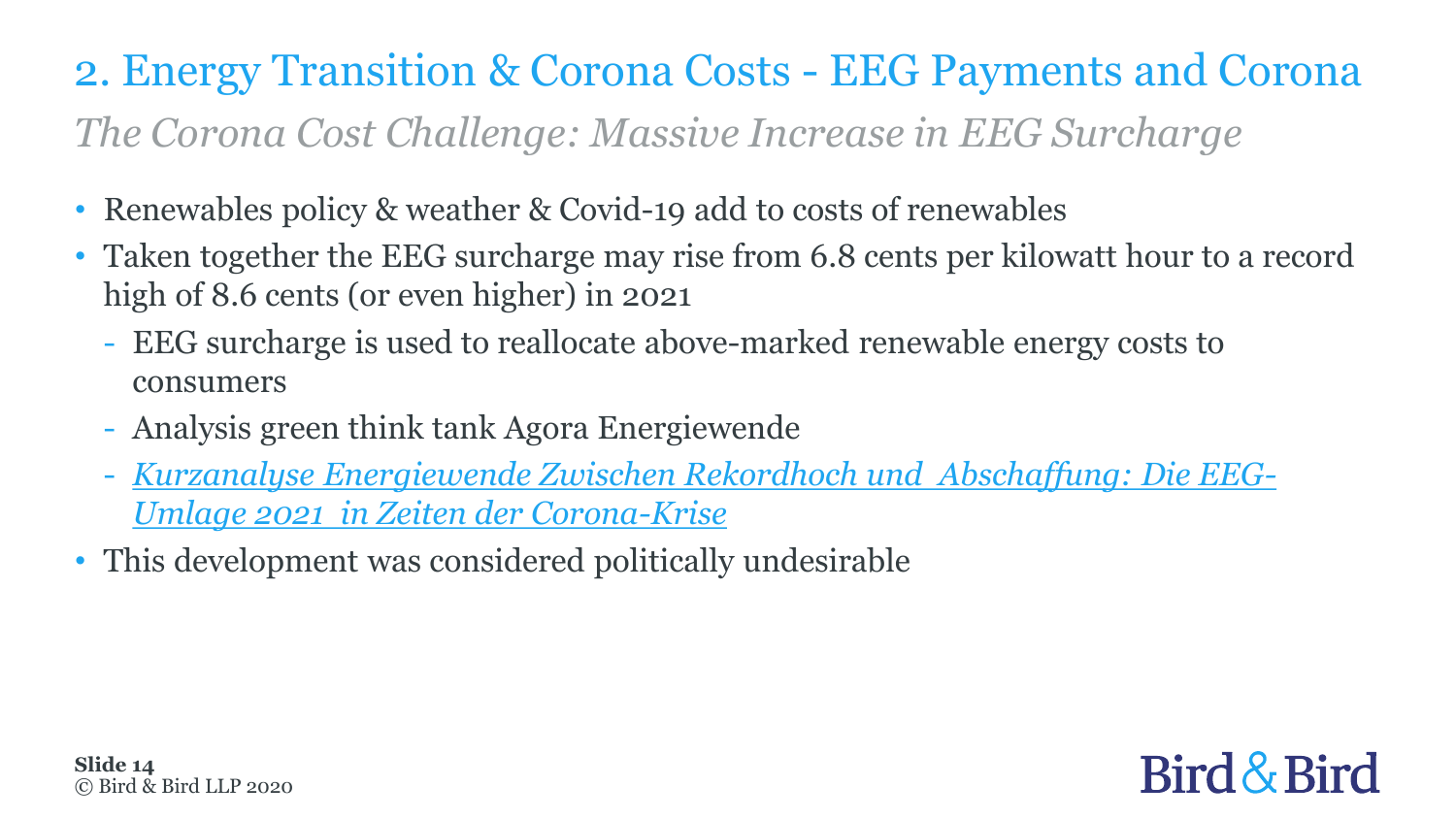2. Energy Transition & Corona Costs - Corona Recovery Package *The Corona Solution: Tax Funding*

- Aim: Cap/reduce EEG surcharge
	- $-2021: 6.5 \text{ ct/kwh}$
	- 2022: 6,0 ct/kwh
- From 2021 on EEG renewable energy costs will be partially funded by tax transfers (instead of direct consumer EEG surcharge)
- Cost estimate: 11 billion Euro



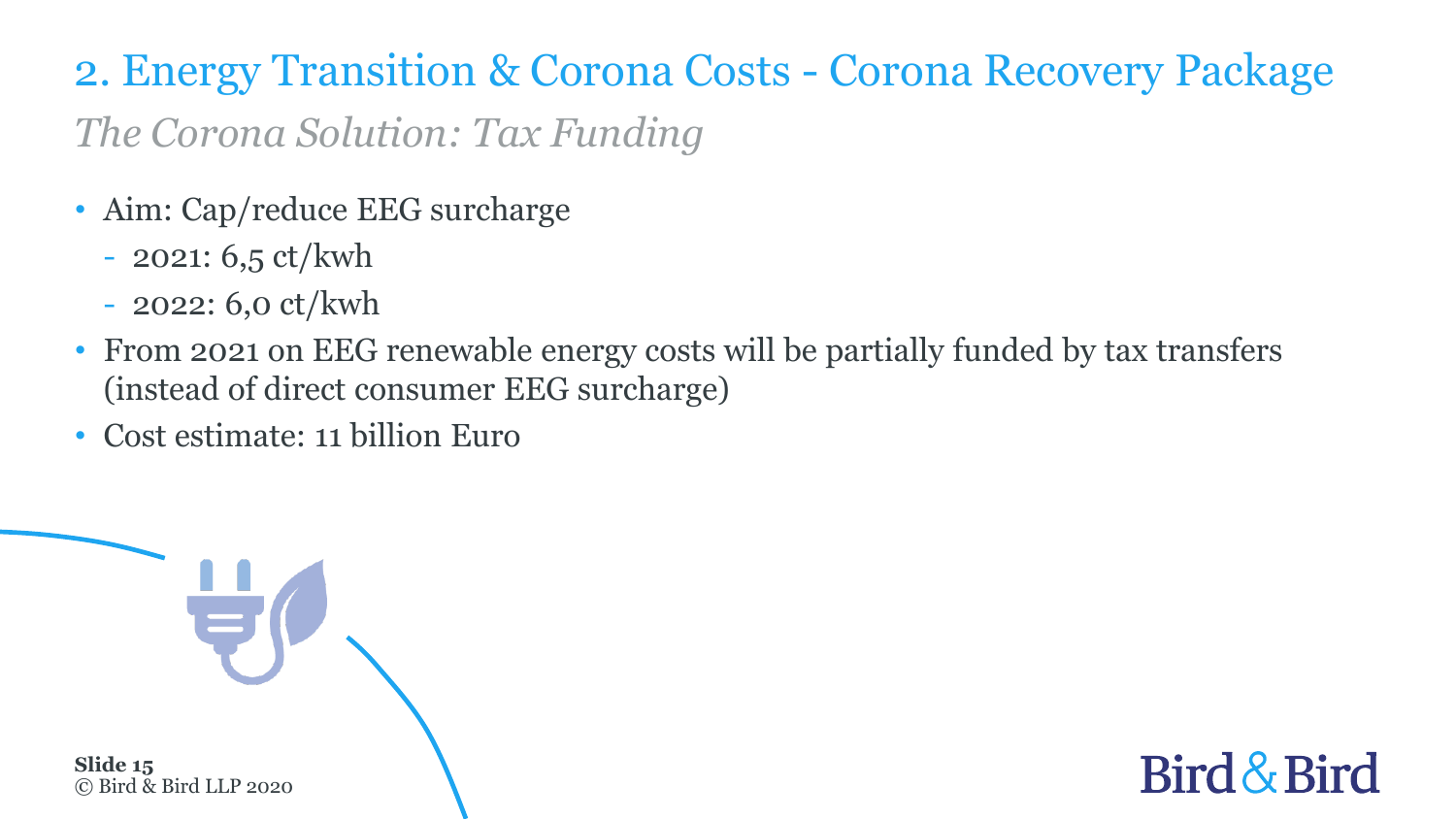#### 2. Energy Transition & Corona Costs - Further Development *Corona Solution Problems?*

- Legal issues from (partial) tax funding?
- Based on recent European Court of Justice decision (28 March 2019, C-405/16 P) the previous system of EEG surcharges was not state aid
	- This was because public authorities (only) monitor the proper implementation of the EEG 2012,
	- No public control over the funds generated by the EEG surcharge
- Different assessment now with partial tax funding?